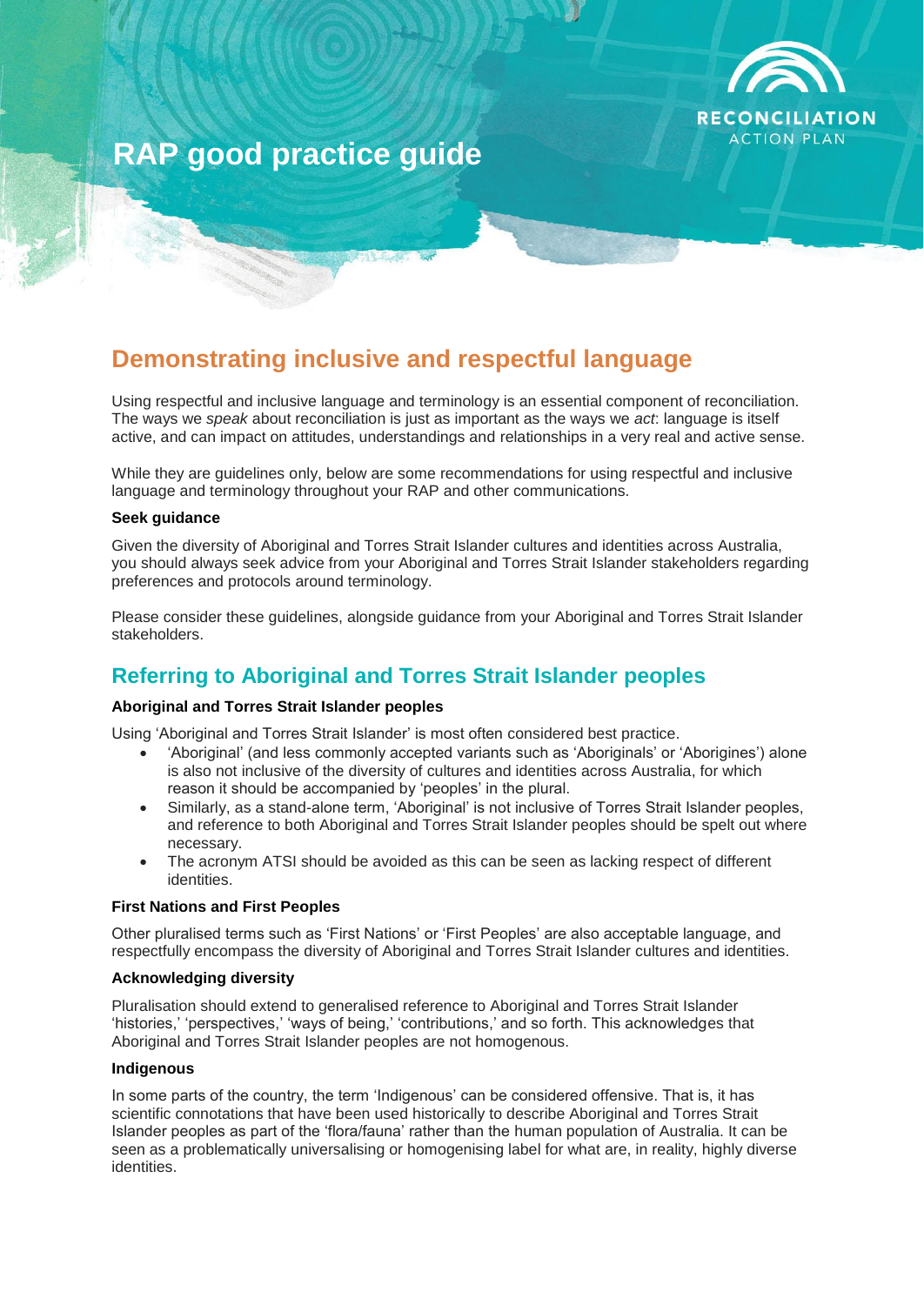An exception for the term 'Indigenous' is considered in some situations, for example:

- If an Aboriginal and Torres Strait Islander person or organisation prefers and/or has approved the word 'Indigenous' to be used;
- If an organisation has appropriately referred to a program or job title (e.g. "Indigenous Programs Unit" or "Indigenous Programs Manager");
- If the word 'Indigenous' has been appropriately embedded into an organisational policy e.g. Federal or State Governments, United Nations
- If referring to non-Indigenous (non-Aboriginal or non-Torres Strait Islander) Australians. Terms such as 'other Australians' or 'the wider community' may also be acceptable in this regard.

#### **Unacceptable terms**

Assimilationist terms such as 'full-blood,' 'half-caste' and 'quarter-caste' are extremely offensive and should never be used when referring to Aboriginal and Torres Strait Islander peoples.

#### **Terms to avoid**

Ensure that the following terms are avoided when describing/referring to Aboriginal and Torres Strait Islander peoples as they can perpetuate negative stereotypes:

- disadvantaged
- **Aborigines**
- native/native Australians
- lost (e.g. Lost language, cultures).

## **Showing respect**

#### **Capitalisation**

As capitalisation demonstrates respect, 'Aboriginal' and 'Torres Strait Islander' should always be capitalised. Capitalisation conventions are often also considered appropriate to extend to terms such as:

- First Peoples/Nations/Australians;
- Indigenous (if it is used at all);
- Elders;
- Traditional Owners/Custodians;
- Country (and corresponding terms such as 'Land,' when it is used in place of 'Country'), as well as the names of particular Language Groups or geo-cultural communities;
- Acknowledgement of Country, Welcome to Country, and the names of other cultural practices (particularly if the Aboriginal and Torres Strait Islander meanings or perspectives behind the words used to describe the practices – such as 'acknowledge' or 'welcome' – may be distinct to their English definitions or connotations).

**NB:** It is not necessary to capitalise the term 'reconciliation,' unless making reference to the name of Reconciliation Australia, or the name of a formal program or document such as your Reconciliation Action Plan.

#### **Avoiding deficit language**

2

Acknowledging and addressing the historical – and often intergenerational – *injustices* and *inequities* experienced by Aboriginal and Torres Strait Islander peoples since colonisation is a critical component of reconciliation.

Nevertheless, it is simultaneously imperative to acknowledge the *strengths* and *resilience* shown by Aboriginal and Torres Strait Islander peoples, cultures and communities in the face of discrimination, and to celebrate the continued significance of Aboriginal and Torres Strait Islander *contributions* in shaping a shared sense of national unity and identity.

It is important to draw on empowering, strengths-based language, and to be careful not to perpetuate patronising or paternalistic rhetoric.